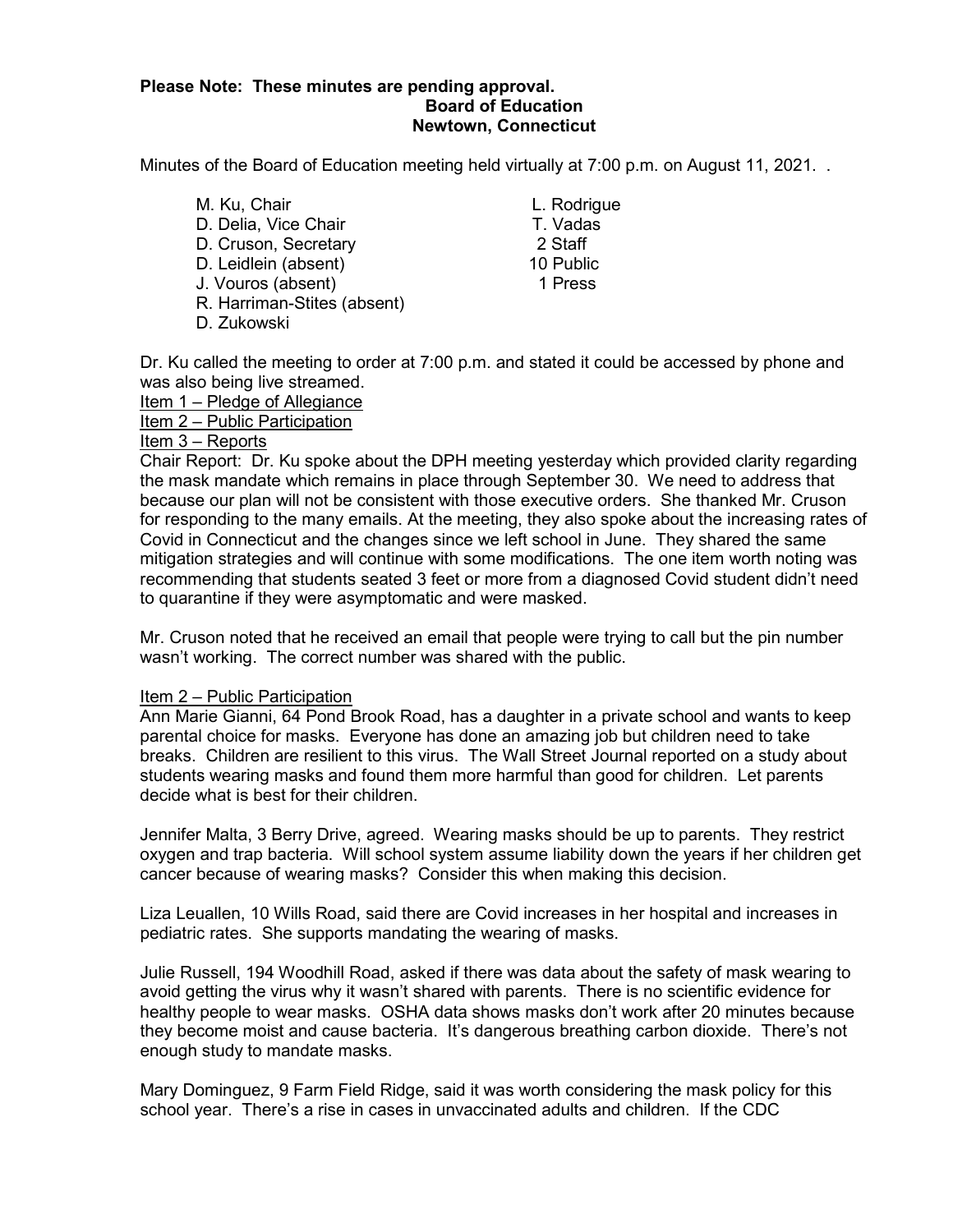Board of Education **-2-** August 11, 2021

recommended wearing masks indoors, our children should also. She recommended changing the policy.

Justin Birtwell, 13 Roosevelt Drive, wants to keep the mask policy in place. There is credible evidence that the delta variant is impacting public health and there are higher rates in children. The rates are coming down in England. Parents should be allowed to make the decision and not mandate it.

Liza Leuallen said in those countries where rates of illness are lower it's because they only allowed people out at certain times.

Mr. Delia called a point of order.

Dr. Ku said there would be no debate between our public speakers.

Paul Leuallan, 12 Wills Road, advocated for our leaders to listen to public health and not fall under pressure by the public and not be politically motivated. Health opinions are extremely valid. Student anxiety and mental health are affected and he appreciated the district addressing their concerns. Follow the guidelines from the medical experts.

Don Macoco, 27 Hi Barlow Road, said he has been a temporary Newtown teacher and feels the Board of Education is well educated about the public health crisis and supports them in making sure we follow the DPH and Department of Education concerning masking.

Trent Harrison, 59 Platts Hill Road, is a parent who is concerned, a faculty member who is concerned about students and their education and his own safety delivering instruction to them, and union president concerned about staff. The faculty rose to the challenge. We are looking for clear directives across the schools to the furthest extent possible for the teachers to continue to educate the children in Newtown.

Dale Revere, 2 Golden Pond Road, supports mandating masks. If you do not mandate them you should offer distance learning.

Mike Cappola, 26 Beechwood Drive, said the children were happy to go back to school. We should think about times when they have company at home and how they are distancing.

### Item 3 – Reports (continued)

Superintendents Report:

Dr. Rodrigue reported on the Administrator's Retreat held at the new EdAdvance/CES Facility, the Workspace CT, in Bethel. The focus was bringing students back and providing emotional supports to feel confident coming back. Jonathan Costa from EdAdvance discussed lessons we learned over the last 18 months. Mrs. Uberti and Dr. Purcaro spoke about Educlimber that will house much of our academic and other data points to identify students who need support. When students come back we need to focus on the confidence we have in students and staff that they will catch up and give them the tools they need to achieve and excel.

Mr. Delia asked about the new executive order.

Dr. Ku said now the Governor is requiring students to wear face masks though his new executive order. Executive order 13 renewed 12A giving the binding guidance that masks must be warn in schools. There was public information from the Governor of the possibility of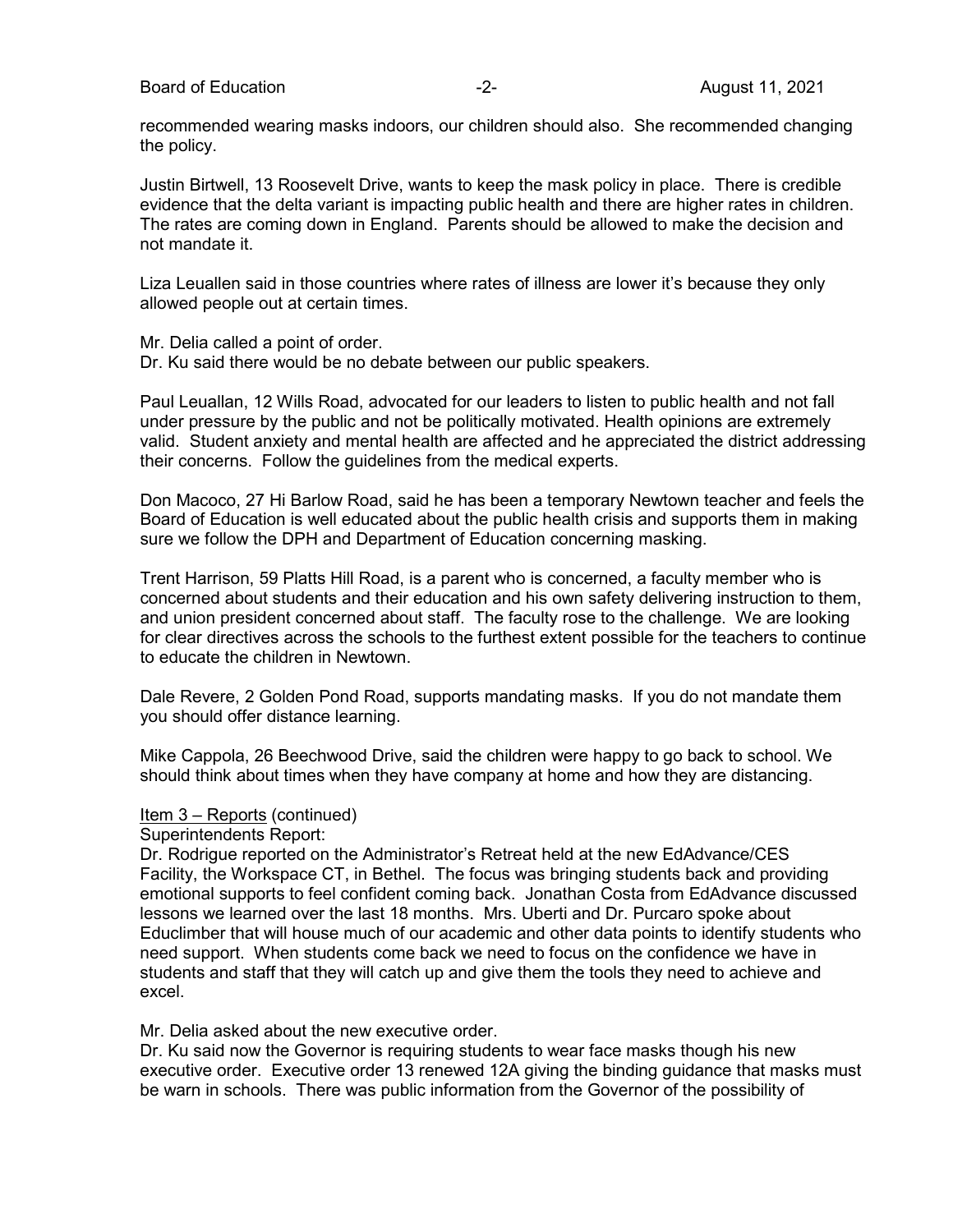changing over the summer, but it has remained in effect. Right now masks are required in schools.

Ms. Zukowski asked if we know locally of the rates.

Dr. Ku said the State provided numbers for Newtown every day.

Dr. Rodrigue said as soon as school starts we will get the data, which changes daily.

### Item 4 – Discussion and Possible Action to Authorize the Superintendent to make changes to the Return to School Plan

Dr. Ku said this item was added to allow Dr. Rodrigue to make changes to the plan rather than the Board having to make changes when needed.

Dr. Rodrigue said there is a misnomer that we have some flexibility. Our most important goal is getting students back to school in full and having academic and emotional supports. The only impact on our original plan was changes in the community spread or changes in the Governor's order. Based on current information, we will need to move to masks for now based on the executive order. Masks are required on bus transportation and in the school setting for vaccinated and unvaccinated students and staff. There have been questions on quarantining and the DPH communicated there needs to be a 3 feet minimum when it comes to contact tracing. That will help us with quarantining and avoid the large number of students out as in the past. The 7 days out is acceptable with a 5 day Covid test. Those vaccinated don't need to quarantine. We will still report to those in contact tracing. The SPED department will provide services for their students who are quarantined. We won't have the D cohort but if a student is quarantined we will have a qualified building sub work with students on Google Classroom.

We are working on schedules for lunch and have adequate space for eating. We will also add lunch waves to help with spacing. Some may eat in classrooms occasionally. At the middle and high schools they will look at lunch waves to get students in the cafeterias. We will also continue to bring students outdoors when possible. We will no longer utilize the desk shields this year and encourage mask breaks frequently. Parents will receive information from the schools about the expectations and design of what days will look like for students. We have plenty of masks and disinfecting solution.

The point to drive home is we don't have a choice right now. We will continue to look at metrics with the Health Department and the other executive orders or mandates. Newtown has done an incredible job. She still has to comply with State mandates and let the Board know when choices are provided. She will make decisions with the local Health Director. She hopes that families know that any decision is based on hearing from the health experts and looking at the local health metrics. This is a difficult decision but we have to follow the State.

Dr. Ku said the specific things that need to be changed in our plan right now is the masks being worn in school and on transportation.

Dr. Rodrigue stated that nothing else in the plan has changes except for the wearing of masks.

Dr. Ku said the current changes in the plan and this motion is directing Dr. Rodrigue to make changes without the Board having to vote on the changes.

Ms. Zukowski asked how the exceptions for students whose mask interferes with their education are identified.

Dr. Rodrigue noted that was in place last year and has not changed. Anne Dalton usually looks over these student needs. The family will talk with the nursing supervisor to clarify the exemption for the student.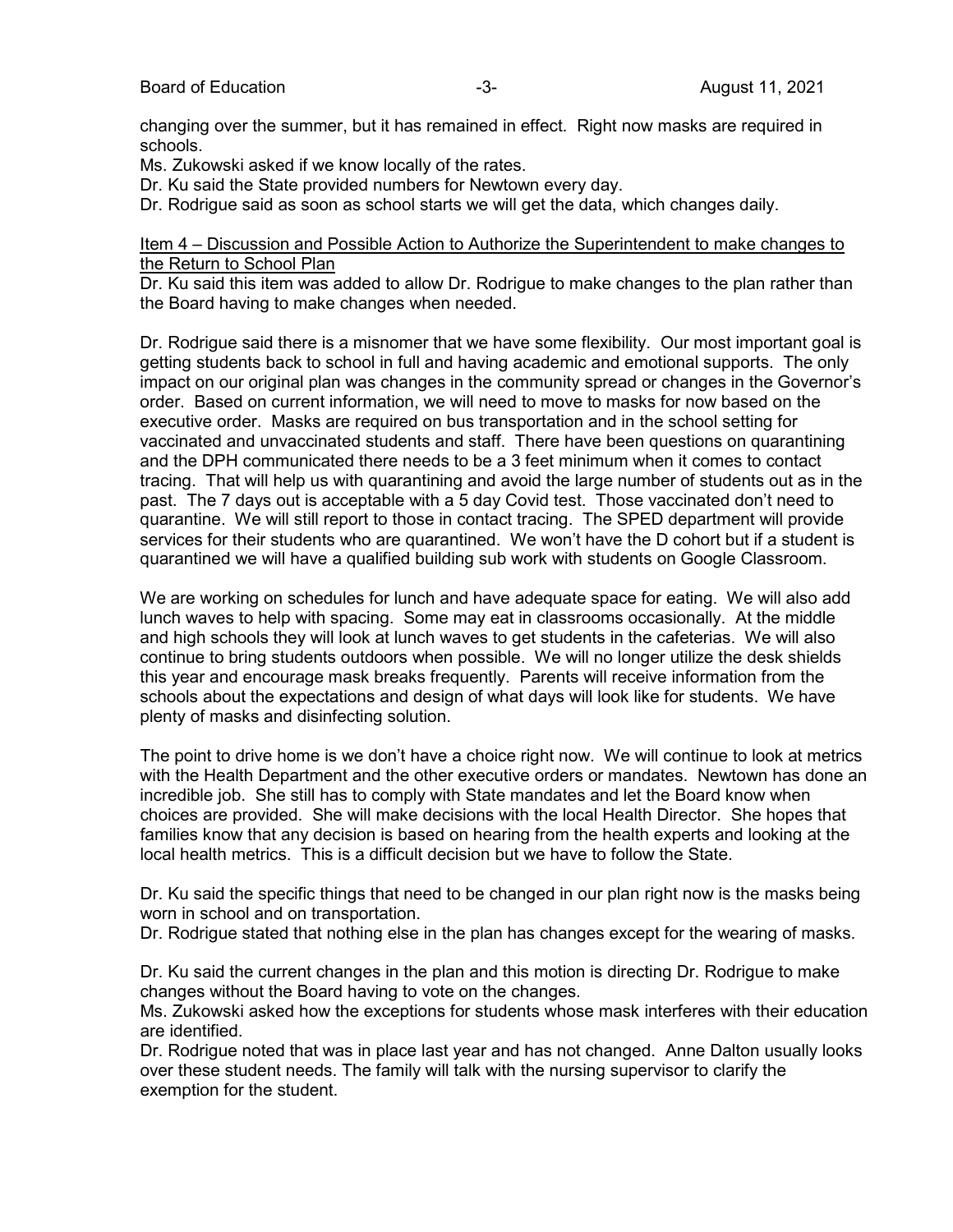MOTION: Mr. Delia moved that the Board of Education authorize the Superintendent to make changes to the Return to School Plan. Mr. Cruson seconded.

MOTION: Mr. Delia moved to amend the motion to add the words "as needed" to the end of the motion.

Mr. Cruson suggested adding the words "moving forward" to the end of the motion. Mr. Cruson seconded the amendment.

Mr. Delia noted that Dr. Rodrigue has always made decisions in the best interest of the students and he was in full favor of this motion.

Mr. Cruson agrees with this and it is necessary for the Superintendent to be authorized to make decisions quickly. He was in support of this and hopes Dr. Rodrigue feels empowered to use this power when we also need to loosen as well as tighten, and that she keeps the Board apprised of changes.

Ms. Zukowski agreed with Mr. Cruson but also wants Dr. Rodrigue to share the reasons for her decisions.

Dr. Rodrigue said she would contact the local Health Director for any changes and the decisions will be made regarding the data they receive.

Dr. Ku noted that Dr. Rodrigue always updates us and looks for guidance from the Board and that many Boards delegated those decisions to the superintendent. We want to have updates and input on decisions as they come up. She is not comfortable with having a choice to wear masks.

Mr. Cruson asked if Donna Culbert considered surrounding areas besides Newtown.

Dr. Rodrigue said the surrounding areas share data.

Mr. Cruson felt because a lot of our staff live in other communities, just looking at Newtown could give us a false sense of security.

Mr. Delia asked Ms. Zukowski and Mr. Cruson if they were not in support of this motion. Ms. Zukowski said we are in transition right now and understood the need for rapid change but would feel better to put a time limit on it to revisit this motion and have time to get over this uncertainty.

MOTION: Ms. Zukowski moved to amend the motion to include that we review our authorization at our second meeting in October. Mr. Cruson seconded.

Mr. Cruson was still in favor of the original motion. It is in the best interest of the health and safety of the schools that the superintendent be able to make expedient decisions as needed. He was not sure about putting a time limit on it as it puts more pressure on us. He was more comfortable with keeping it open-ended.

After further discussion, Mr. Delia called the question.

Vote on amendment to add "moving forward" to the end of the motion: 4 ayes. Motion passes unanimously.

Vote on amendment to add the October time frame to the motion: 4 nays. Motion fails.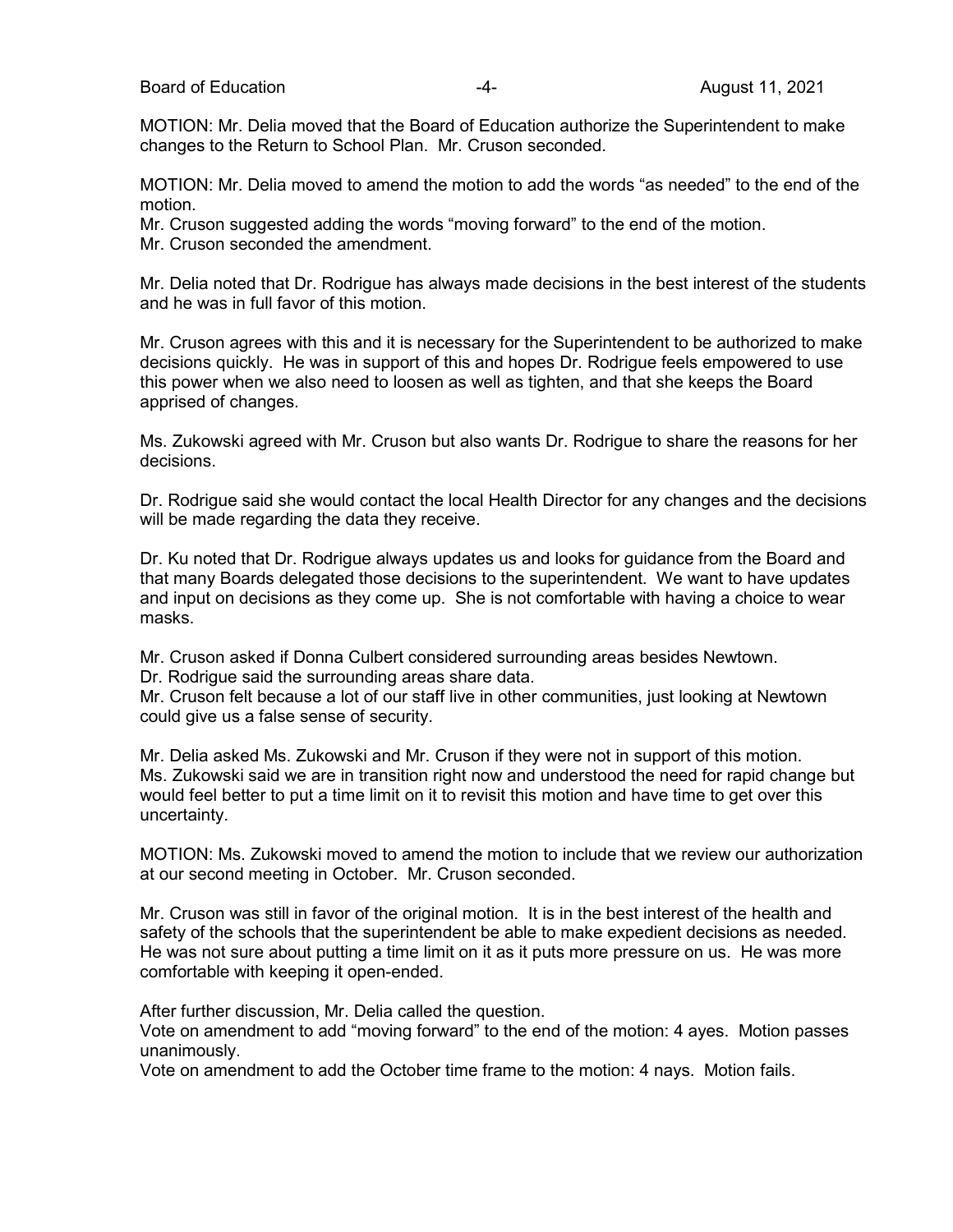Dr. Rodrigue stated she would not make a change to the plan without the Board being fully aware if its impact. The dashboard with cases will continue to be posted by Anne Dalton.

Vote on main motion: 4 ayes. Motion passes unanimously.

### Item 5 – Update on ESSER II and ESSER III Funding

Dr. Rodrigue reported on feedback from the survey sent to high school students, parents, caregivers and guardians, as well as staff. She also provided an update on the SEL and mental health grants for 2021-2022. Kristen Larson also attended.

Mr. Delia thanked Mrs. Larson for attending the meeting. What she does is very important and helps the students and community. .

MOTION: Mr. Delia moved to adjourn. Mr. Cruson seconded. Motion passes unanimously.

### Item 6 – Adjournment The meeting adjourned at 9:04 p.m.

Respectfully submitted:

 Daniel J. Cruson, Jr. **Secretary** 

 $\mathcal{L}_\text{max}$  and  $\mathcal{L}_\text{max}$  and  $\mathcal{L}_\text{max}$  and  $\mathcal{L}_\text{max}$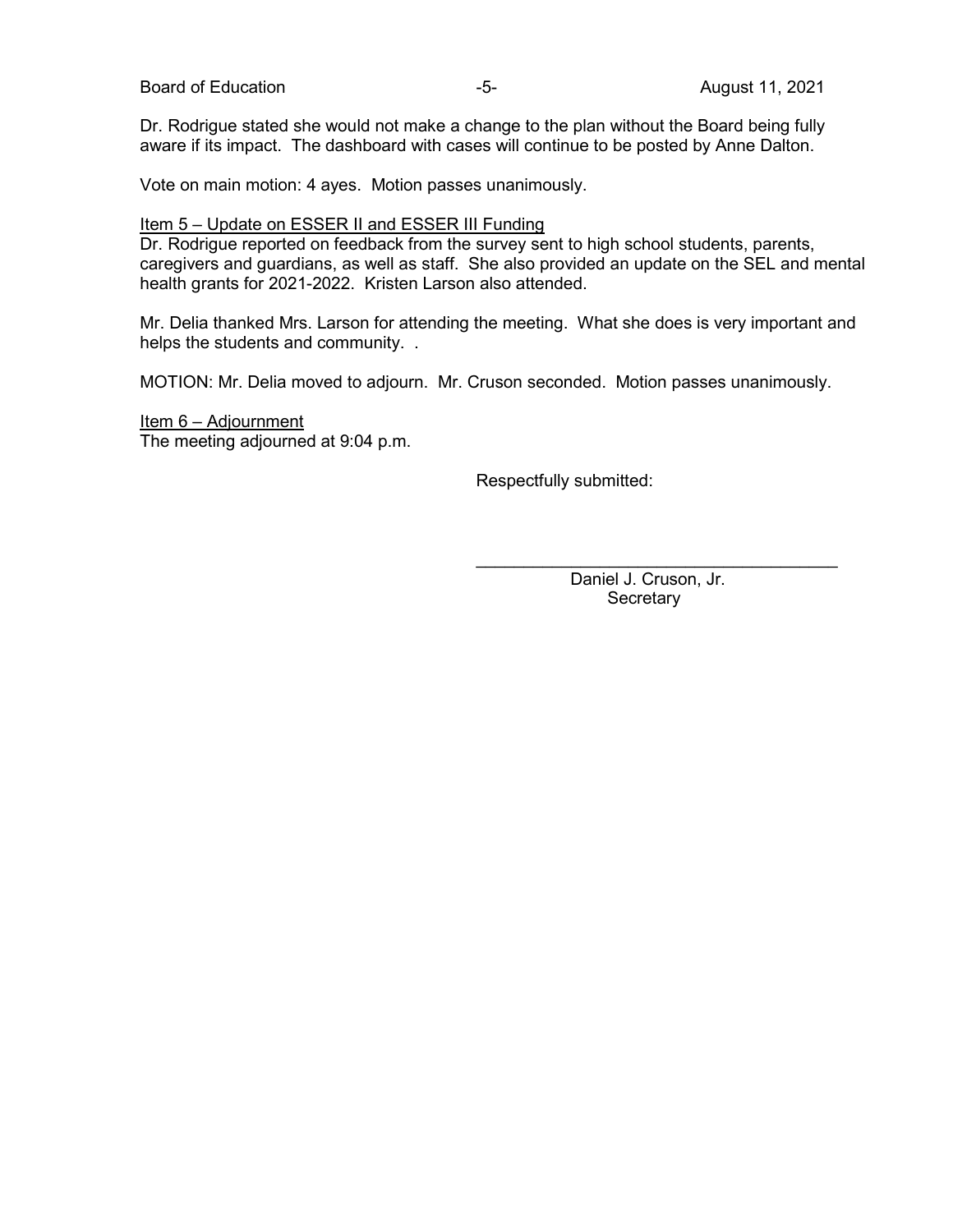# Elementary and Secondary School Emergency Relief (ESSER) Grants

Update: August 11, 2021

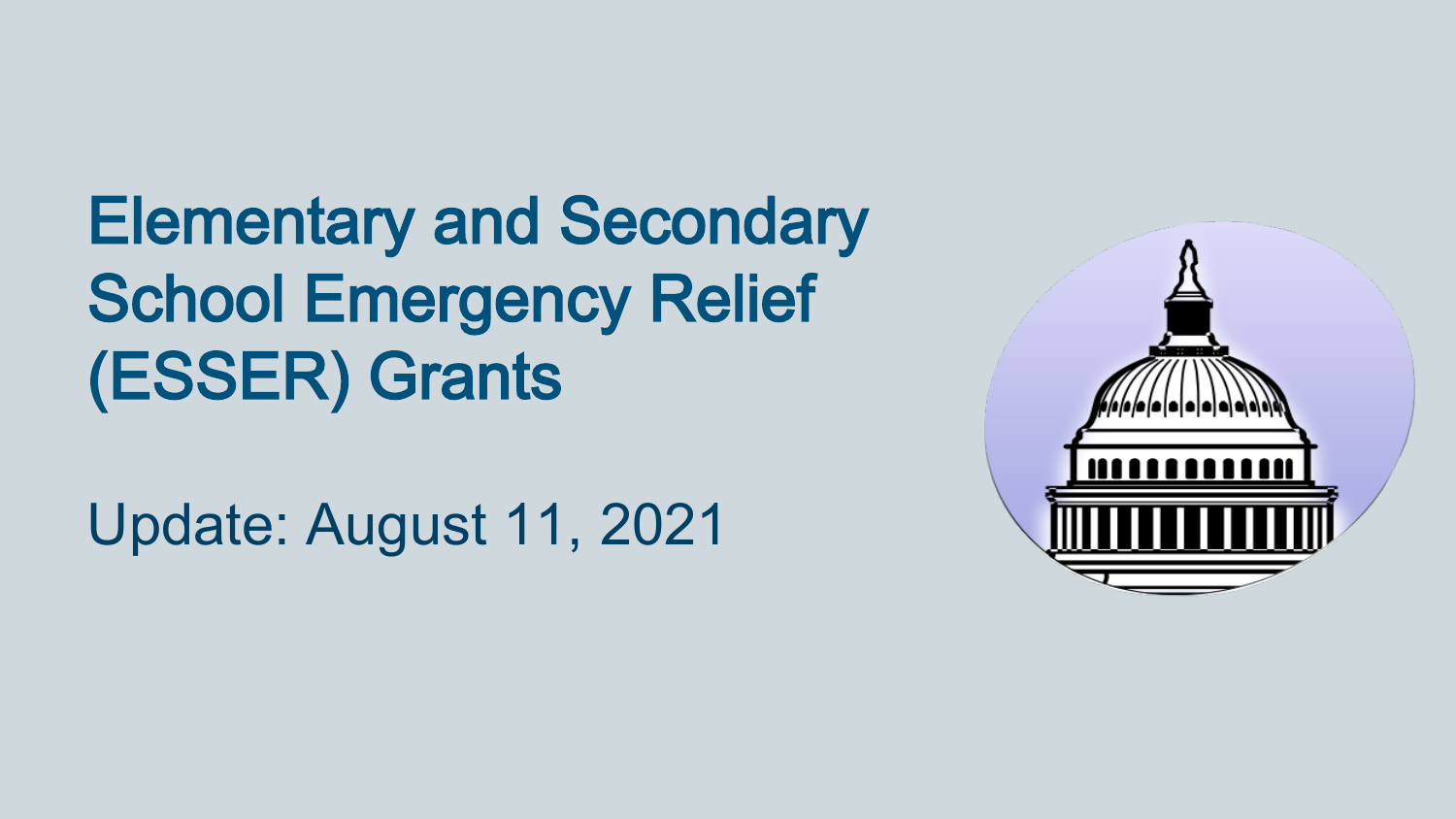## ARP ESSER Plan Stakeholder Feedback

- Spending for elementary schools
- Spending for social, emotional, and mental health supports
- Support for tutoring programs and other afterschool activities
- Health and safety concerns masks, air quality
- Purchase and use of assessments (e.g., Fountas & Pinnell)
- Feedback from staff and stakeholders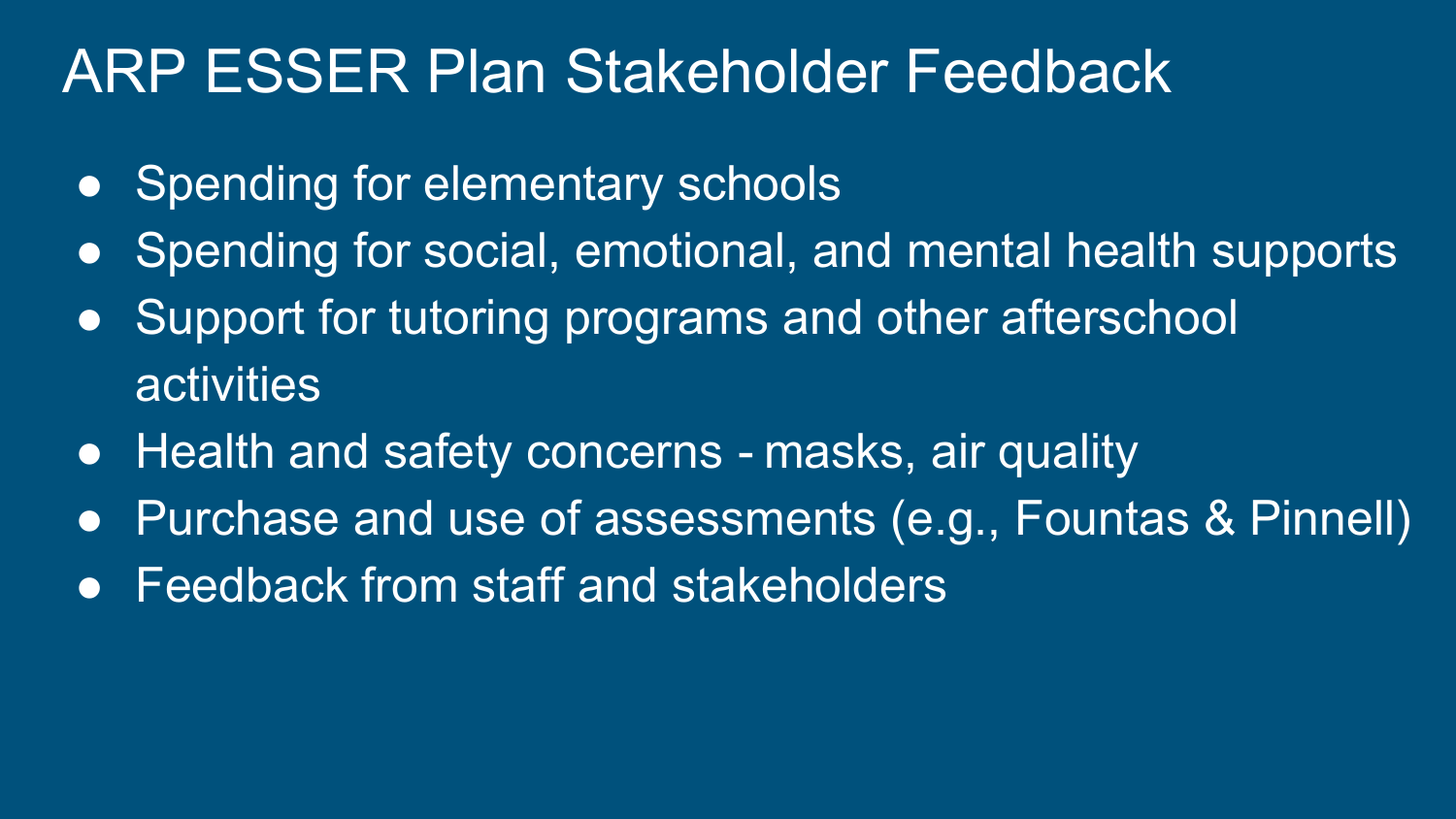## SEL/Mental Health Grants for 2021- 22

New Parent Connection grant for NMS Teen Talk Counselor New NoVo Foundation grant - \$750,000 over 2 Years

- Coordinator for Equity and Inclusion, consulting services, and training
- Kids in Crisis Teen Talk Counselor at NHS
- Social workers and counseling services at NHS
- Support for programs such as Hope Squad and Project Adventure

○ Support for mentorship, mindfulness, and other SEL programs K-12 Committee for Children - Second Step program K-8 through 2026 V OCA grant for 12/14 recovery positions - 3rd year of 3-year grant CHDI support for mental health/trauma support groups in schools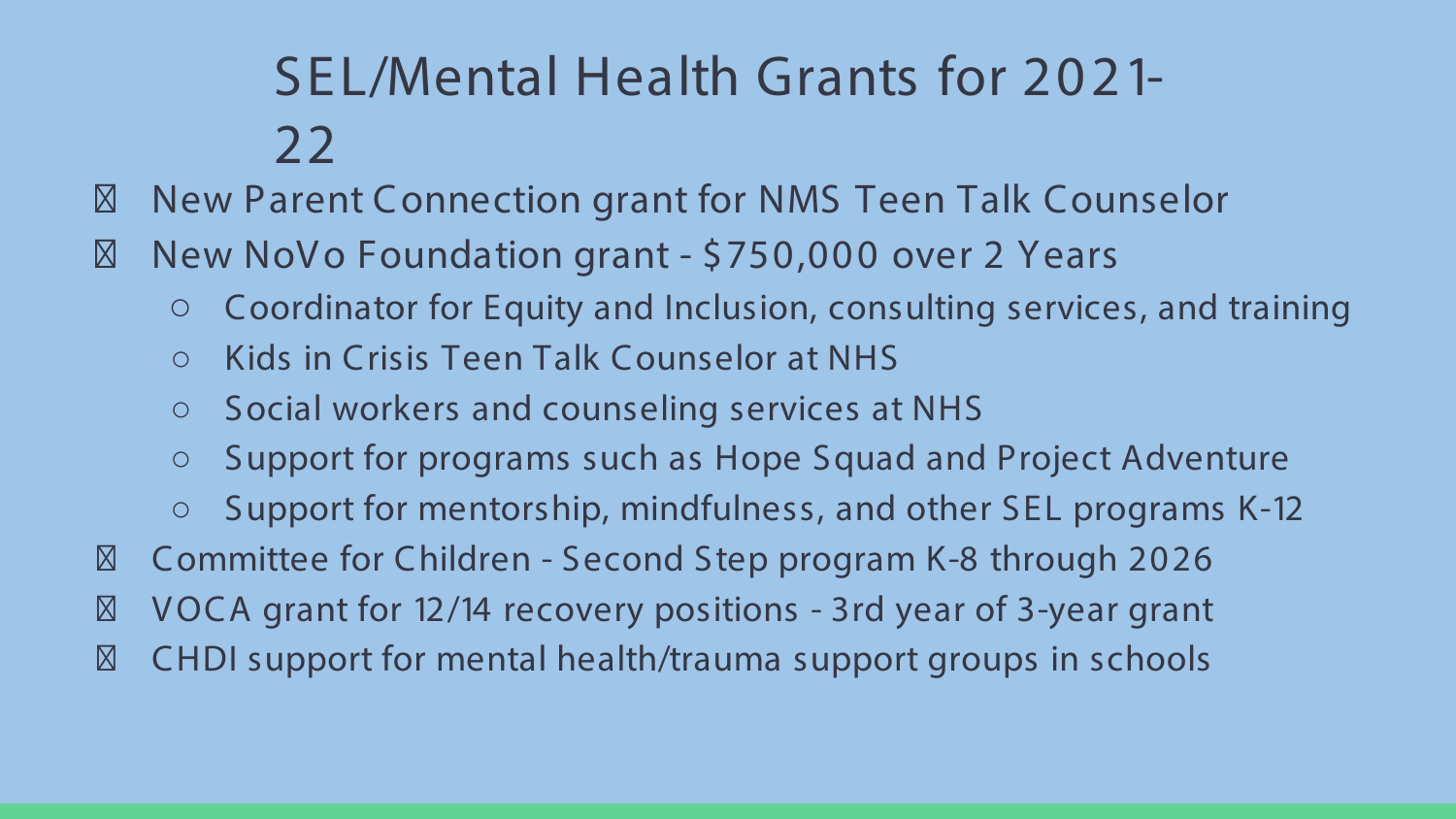### NPS Updated ESSER II Budget

| <b>Academic Supports to Address Learning Loss and Recovery</b>     |                    |           |  |
|--------------------------------------------------------------------|--------------------|-----------|--|
| .5 Math Interventionist 2021-22                                    | <b>Hawley</b>      | \$35,068  |  |
| .5 Math Interventionist 2021-22                                    | <b>SHS</b>         | \$35,068  |  |
| .5 Reading Interventionist 2021-22                                 | <b>Middle Gate</b> | \$32,480  |  |
| 1.0 Math Interventionist 2021-22                                   | <b>NMS</b>         | \$76,652  |  |
| <b>Support for Special Education</b>                               |                    |           |  |
| 1.0 Special Education Teacher 2021-22 and part 2020-21 Middle Gate |                    | \$56,282  |  |
| 2.0 Special Education Teachers 2021-22                             | <b>NMS</b>         | \$136,832 |  |
| <b>PD Co-teaching model SPED/General Education</b>                 | <b>NMS</b>         | \$8,000   |  |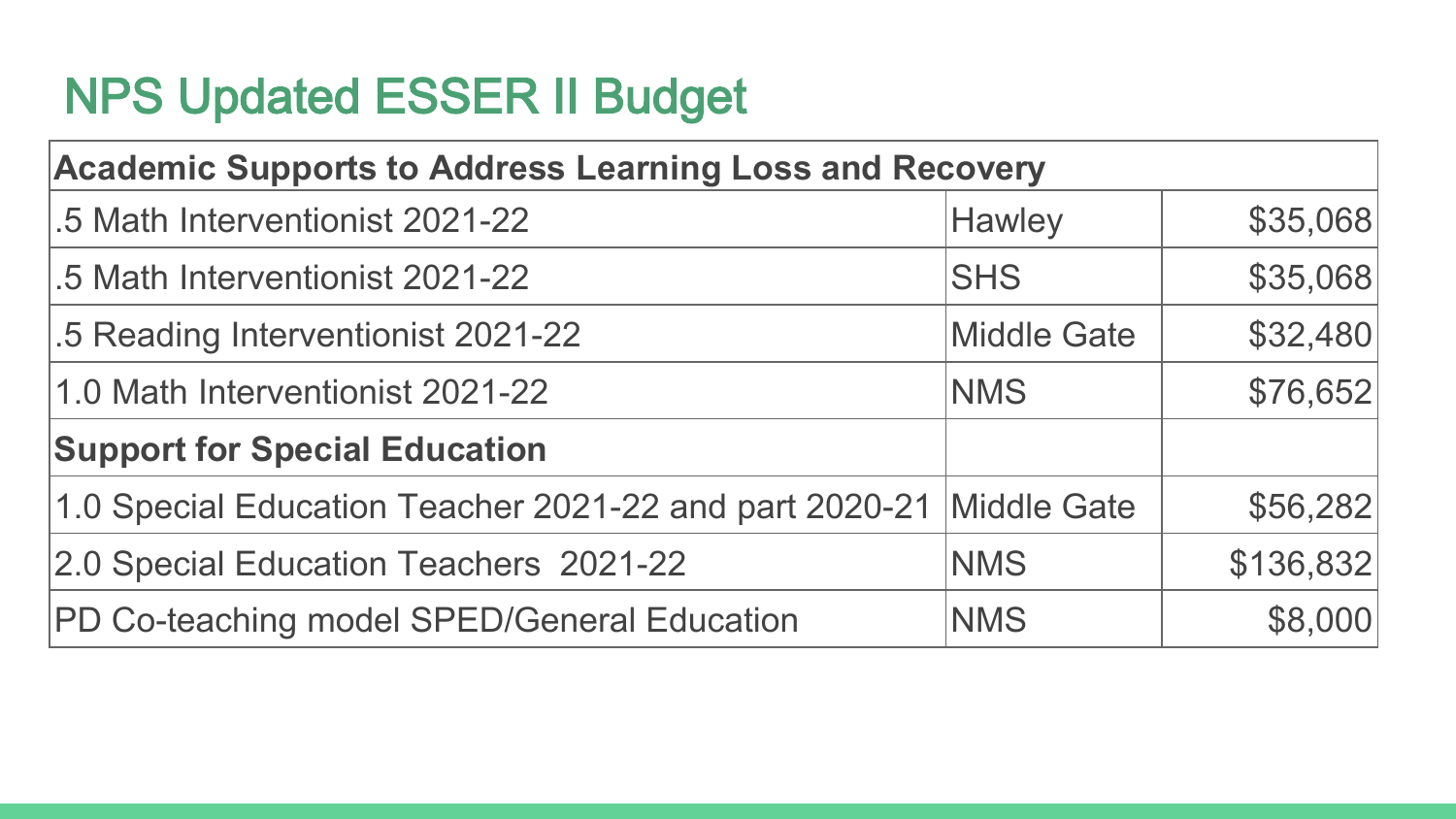## (Continued) NPS Updated ESSER II Budget

| <b>Technology/Digital Licenses</b>                             |                 |           |
|----------------------------------------------------------------|-----------------|-----------|
| Licenses for IXL, Lexia Core 5, and Newsela                    | <b>District</b> | \$134,800 |
| Licenses for Everyday Speech, Edpuzzle, Super Duper            |                 |           |
| Library                                                        | <b>District</b> | \$21,992  |
| <b>Coordination with Public Health Departments</b>             |                 |           |
| <b>Stipend for Nursing Supervisor for 2020-21</b>              | <b>District</b> | \$2,500   |
| <b>Staffing Costs for District Vaccination Clinics 2020-21</b> | <b>District</b> | \$8,672   |
| <b>Improving Air Quality</b>                                   |                 |           |
| <b>MERV Filter Replacement</b>                                 | <b>District</b> | \$25,000  |
| <b>Supporting Academic/SEL Needs of Students</b>               |                 |           |
| Behavioral Interventionist for 2021-22                         | <b>HOM</b>      | \$20,388  |